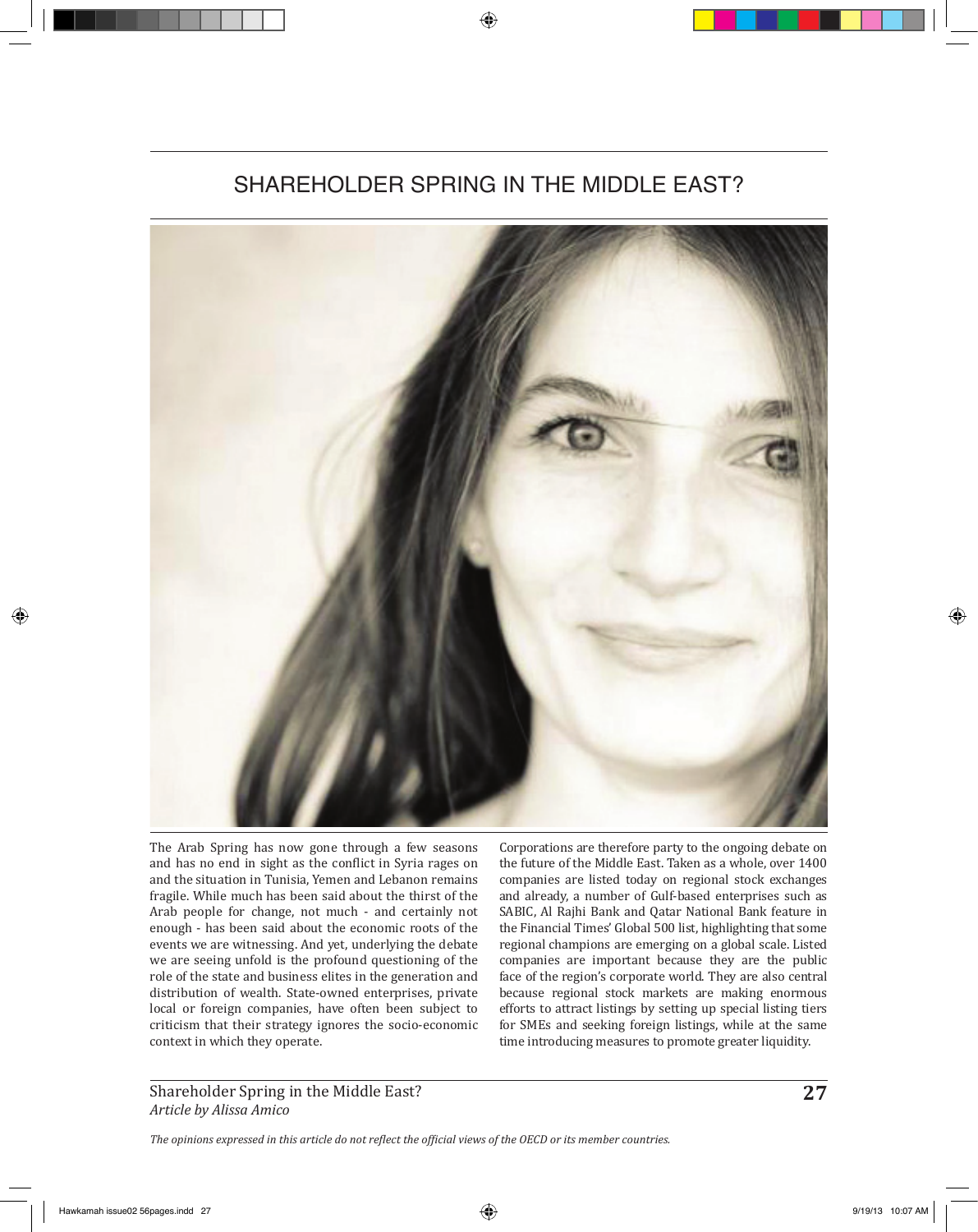Over the past decade, regulation of listed companies in the region has grown remarkably - albeit from a relatively low starting point - with the introduction of new corporate and securities laws (e.g. Kuwait), tightening of insider trading rules (e.g. Lebanon), the emergence of "comply-or-explain" corporate governance codes (e.g. Saudi Arabia) and the revision of listing requirements (e.g. Dubai). Unlike their private and to some extent state-owned peers, listed firms are held to a higher and clear regulatory standard which makes an assessment of their ability to contribute to future development of MENA economies more objective.

Recent developments in most MENA stock markets, with the exception of Saudi Arabia, Iraq and Tunisia, are not particularly encouraging. Most MENA markets have experienced difficulties in keeping the IPO pipeline active and stock market valuations up and are hence considering more structural changes such as privatisation, demutualisation or restructuring of regulatory responsibilities between the exchange and the securities regulator. Borsa Istanbul has recently been corporatised, the Casablanca Stock Exchange is in the process of demutualising and Tadawul - while remaining largely closed to foreign investors - has allowed foreign companies to cross-list on it. The impact of these changes might not be immediately felt but they are by no means minor.

In addition to these structural changes, multiple fundamental trends would support the view that recent lackluster performance of most Arab exchanges might be a hiccup rather than a long term trend. McKinsey estimates that MENA households hold \$2.7 trillion USD of assets, of which only 14% are invested in fixed income and 18% in equities, demonstrating large potential for further development of capital markets, especially as pension, mutual fund and insurance sectors grow. This is happening against a backdrop of a growing proportion of global assets flowing to emerging markets, of which MENA listed companies could capture a greater proportion, especially in light of some the recent upgrade of Qatar and UAE by the MSCI.

And yet, all these seemingly positive trends do not for the moment add up to create vibrant MENA capital markets. Ownership structures and corporate governance have much to do with that. Taking away the controlled stakes, the free float of MENA listed companies tends to be low and dominated by retail investors. In Saudi Arabia, the largest MENA market, retail investors account for an estimated 85% of the market turnover. This market structure obviously raises the question of incentives for companies to adopt good governance practices. In other words, what kind of corporate governance and in whose interest?

The question of incentives for corporations to adopt better governance practices requires us to revisit a good old economic concept: the equilibrium. Equilibrium, market economic theory tells us, can only be achieved when supply and demand meet. When we look at the demand side of the corporate governance equation, we see the regulators, generally standing alone. The tougher regulatory stance by regulators is being taken in the name of public interest and shareholder protection, especially of minority shareholders who face a greater risk of abuse. But where exactly are the shareholders and what do they want?

Much debate has surrounded this question all over the world and it continues to be incredulously repeated as the grave governance failures brought to the fore by the global financial crisis are uncovered and analysed. As a result, the presumed role of institutional shareholders as those expected to possess the resources to engage with individual companies is being seriously reconsidered. Whether institutional investors face the right incentives to act as the guardians at the gate has been placed squarely on the table as a key question for further debate.

While placing all hope in the hands of institutional or retail investors may not be realistic, stimulating companies' interest in better corporate governance singularly via regulatory pressure does not appear as a feasible way forward either. Market expectations do need to play a role. If shares of sub-optimally governed companies were actually trading at a discount, and if large investors voted with their feet when they detected governance abuses, the "corporate governance equilibrium" in the region might become more than just a mirage, and regulators might have less headache chasing companies back to compliance.

As it stands today, corporate governance is viewed by most companies in the region, including listed ones, from a purely regulatory compliance angle. The use of the expression "corporate governance compliance" is no coincidence. To some extent, it reflects the fact that regulators in the region are "growing teeth". To be sure, the region has seen very few enforcement cases, beyond penalties issued as a result of late or inadequate disclosure. Exceptions to this rule include Egypt and to some extent Kuwait, where a large number of companies have been de-listed in the past few years.

Some high profile enforcement cases such as Damas in the UAE, where the regulator ordered the controlling shareholders to repay the sums embezzled from the company, highlight that appetite for enforcement is growing. While the \$700,000 USD penalty imposed on the brothers in March 2010 was a first tough stance taken by the DFSA, it was relatively "soft" by international